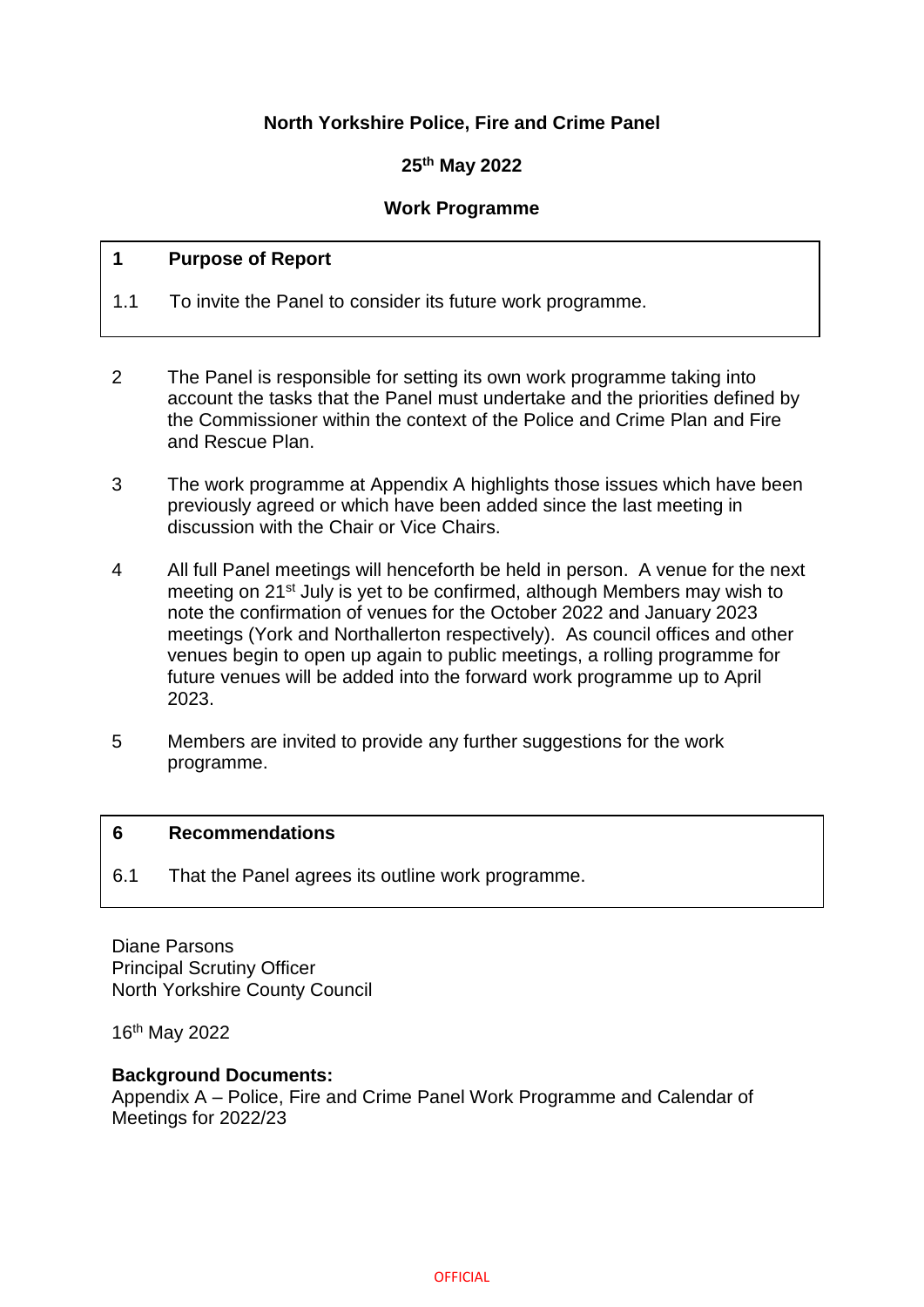## POLICE, FIRE & CRIME PANEL MEETINGS SCHEDULE AND WORK PROGRAMME 2022/23

| <b>July 2022</b>    | Thursday $21^{st}$ July 2022 at 10:30am - Annual<br>Meeting<br>Venue tbc                          | Election of Panel Chair and Vice Chairs<br>Balanced appointment objective for Panel / Preparing for LGR<br>Risk and Resource Model for the FRS (public consultation) –<br>opportunity for Panel feedback.<br>Enhancing diversity in NYP and NYFRS, including work around<br>recruitment and retention (deferred from March 2022)<br>Memorandum of Understanding between Panel and OPFCC (to be<br>agreed). |
|---------------------|---------------------------------------------------------------------------------------------------|------------------------------------------------------------------------------------------------------------------------------------------------------------------------------------------------------------------------------------------------------------------------------------------------------------------------------------------------------------------------------------------------------------|
| October 2022        | Thursday 13th October 2022 at 10:30am<br>Hudson Room, City of York Council West Offices,<br>York. | Violence against women and girls - annual update.<br>Rural crime (inc wildlife crime).<br>Complaints and Recognition Service - update report.<br>Complaints submitted to the PFC Panel – annual update                                                                                                                                                                                                     |
| <b>January 2023</b> | Thursday 12 <sup>th</sup> January 2023 at 10:30am<br>Council Chamber, County Hall, Northallerton  | 'Pre-precept' reports for policing and fire and rescue.<br>PFCC's work around criminal justice.<br>Tackling fraud.                                                                                                                                                                                                                                                                                         |
| February 2023       | Monday 6th February 2023 at 10:30am<br>Council Chamber, County Hall, Northallerton                | <b>Precept proposals</b> for policing and fire and rescue.<br>Force Control Room - annual performance update<br>Tackling hate crime (annual update)                                                                                                                                                                                                                                                        |
|                     | Tuesday 21 <sup>st</sup> February 2023 at 1:30pm<br>Venue tbc                                     | Precept reserve meeting (if needed).                                                                                                                                                                                                                                                                                                                                                                       |